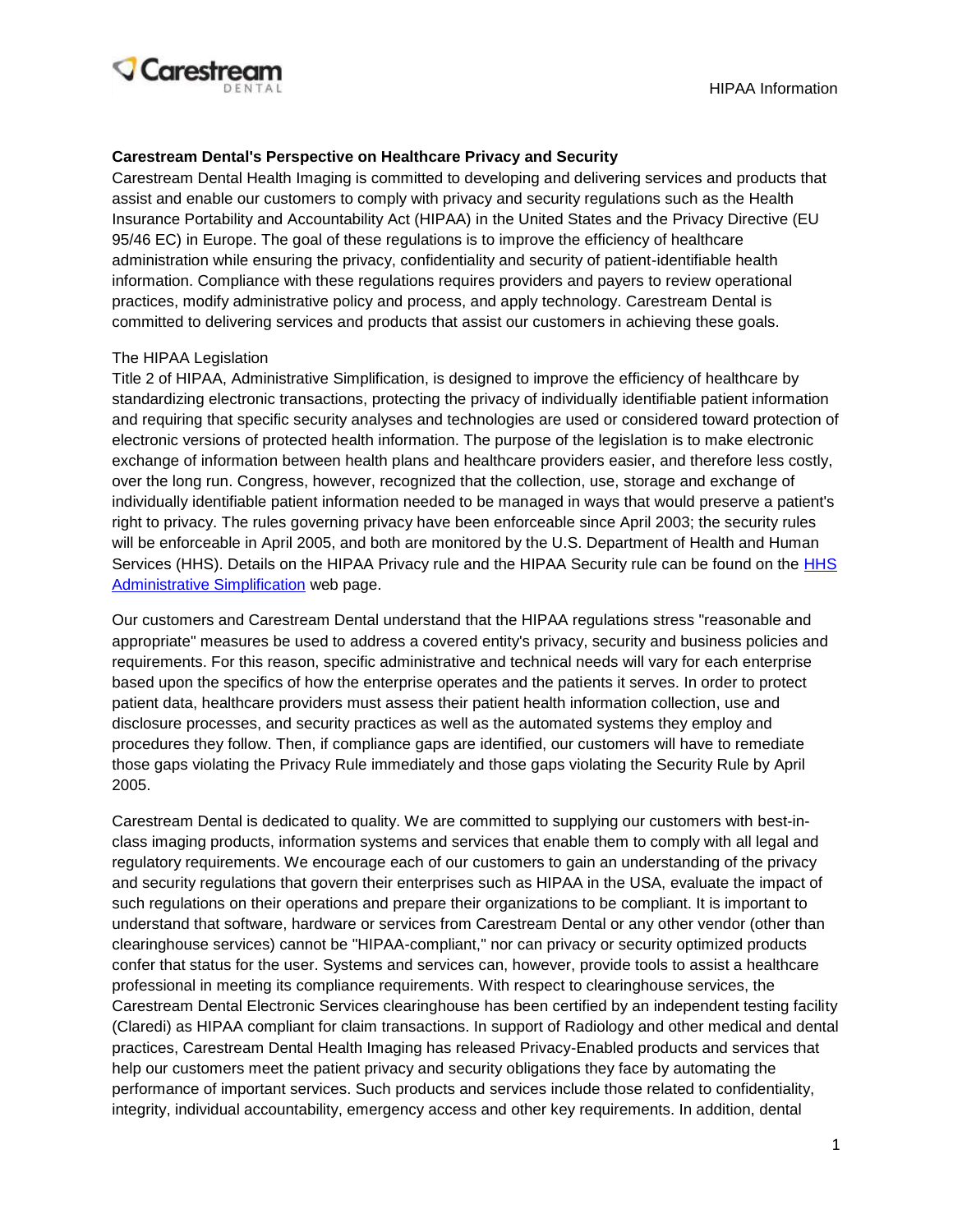# **Carestream**

customers using the Carestream Dental Electronic Services clearinghouse can rely on the clearinghouse's third-party certification to meet any HIPAA requirements applicable to claims submitted electronically.

Carestream Dental Health Imaging Group has an assigned Privacy/Security Officer to coordinate, educate and manage our efforts in this arena. Carestream Dental is also a leader in and a participant with industry trade groups and standards bodies, including the Joint NEMA (National Electrical Manufacturers Association)/COCIR (European Coordination Committee of the Radiological and Electromedical Industry)/JIRA (Japan Industries Association of Radiological Systems) Security and Privacy Committee, Working Group 14 -- Security of the DICOM (Digital Imaging and Communications in Medicine) Standards Community, and the HIMSS Medical Device Security and Privacy Working Group.

As always, Carestream Dental customers can count on our dedication to provide products and services that work in concert with their own administrative security policies, procedures and training. The combination of sound processes and procedures, coupled with new Privacy-Enabled Carestream Dental information technology and services, can assist customers in meeting the privacy and security challenges they face with HIPAA in the USA, and related regulations in all other regions of the globe.

## **HIPAA Overview**

The Health Insurance Portability and Accountability Act (HIPAA) was signed into law August 21, 1996. This landmark legislation affects nearly everyone involved in the healthcare process from providers to healthcare information systems vendors to payers. HIPAA contains provisions for the portability of insurance coverage as employees move from one employer to another. It also contains provisions for Administrative Simplification covering the privacy and security of individually identifiable healthcare information and for government-mandated Standards for electronic Transactions, Code Sets and Identifiers.

HIPAA Administrative Simplification provisions require the protection of patient identifiable data from inappropriate disclosure and define the type of information that must be protected and the circumstances under which this information can be disclosed. HIPAA Administrative Simplification Security provisions define the policies, analyses, practices, and mechanisms that must be conducted or put in place to ensure that the privacy of "protected health information" (PHI) is maintained. The goals of the Administrative Simplification provisions are to improve the efficiency and effectiveness of healthcare through standardization of all shared electronic PHI, protect the confidentiality of PHI stored and exchanged electronically and reduce the cost of exchanging PHI among healthcare partners. HIPAA Administrative Simplification establishes standards for the format and data content of various healthcare transactions. It also sets minimum requirements for the transmission, storage and handling of healthcare information.

Organizations governed by HIPAA rules, or "covered entities," include all health plans, all healthcare clearinghouses and those healthcare providers who transmit healthcare information electronically for the purposes identified under the HIPAA Transaction Standards.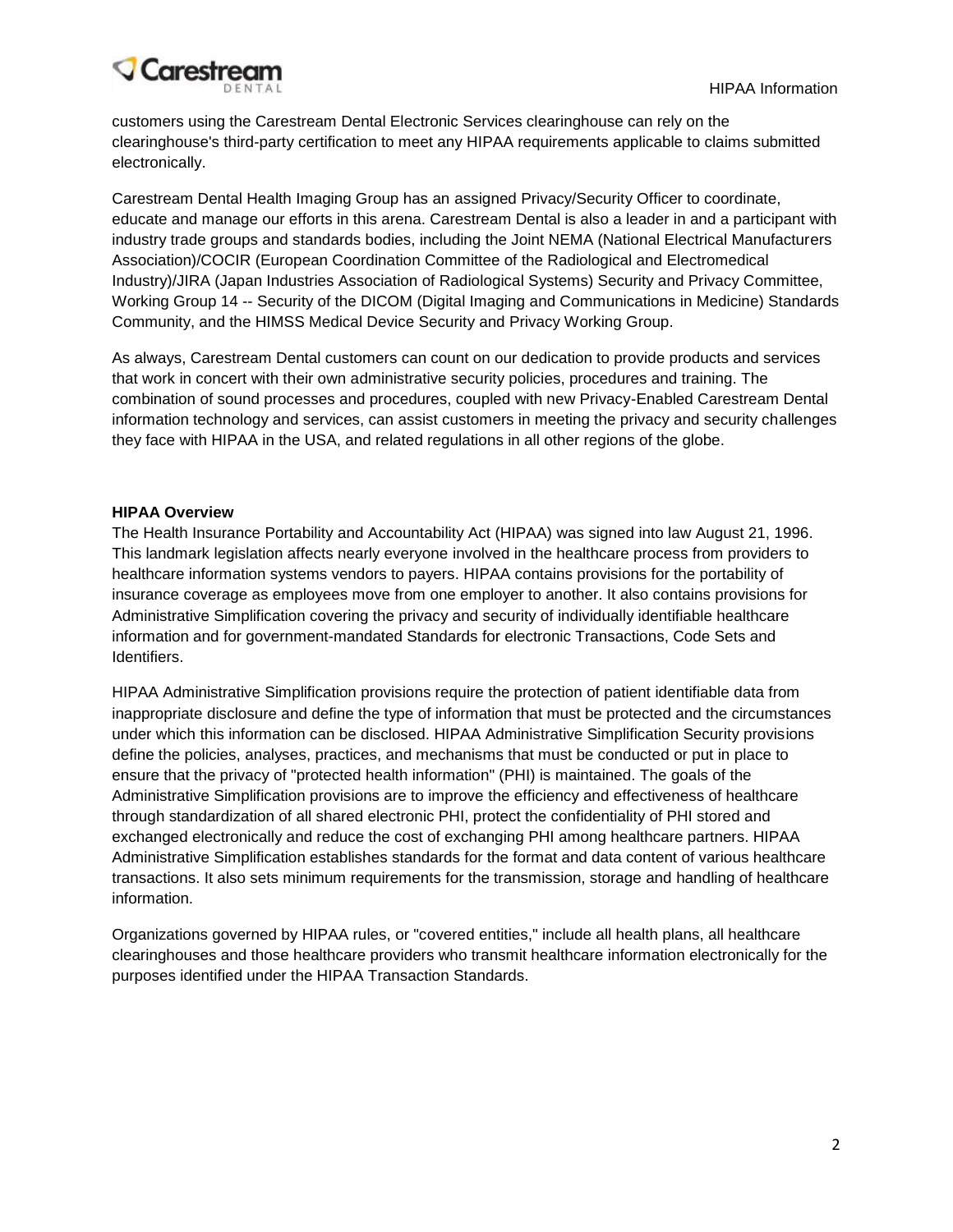

### **The Privacy Rule**

The Privacy Rule applies to "individually-identifiable health information" transmitted or stored in any form (paper, oral, or electronic) that concerns an individual's past, present, or future physical or mental health, or that relates to the provision of health care to or payment of health care for the individual. The phrase "individually-identifiable health information" refers to any health-related information that could be used to identify an individual. Examples include, but are not limited to, the following:

- Names
- Addresses
- Cities and countries
- Phone numbers
- Fax numbers
- Email addresses
- Web addresses (URLs)
- IP addresses
- Certificate numbers
- License numbers
- Zip codes
- Account numbers
- **Birthdates**
- Comparable Images

Patients are afforded a number of rights under the Privacy Rule, including the right to adequate notice of privacy policies, the right to access PHI, the right to an accounting of disclosures, and the right to request amendment of PHI. Covered entities are obligated to implement a number of administrative requirements (including privacy initiatives, security administration and physical and technical security safeguards for PHI) in order to honor these patient rights and achieve compliance with the other provisions of the Rule. Covered entities are generally permitted to disclose PHI to "business associates," provided that they obtain written contractual assurances from each business associate that it will safeguard the information. A business association is created when the right to use or disclose information belongs to the covered entity and another party requires the information either (1) to perform a function for or on behalf of the covered entity (e.g. billing or practice management services) or (2) to provide certain specified services (e.g., legal and accounting) to the covered entity. A business associate contract is not required in very limited circumstances - for example, where a disclosure is made for treatment purposes from one provider to another.

Carestream Dental may be the business associate of a customer who qualifies as a covered entity when selected products and services are provided and is committed to safeguarding any PHI we may receive in connection with such products and services. Carestream Dental can provide a Business Associate Agreement upon request.

The HIPAA statute establishes a range of civil and criminal penalties for violation of the Privacy Rule. HHS has emphasized that the Privacy Rule is intended to be "scalable" so that they can be implemented reasonably and appropriately with a broad range of covered entities from single-provider dental and physician practices to national hospital chains. HHS' Office for Civil Rights (OCR) has been charged with enforcing the Privacy Rule.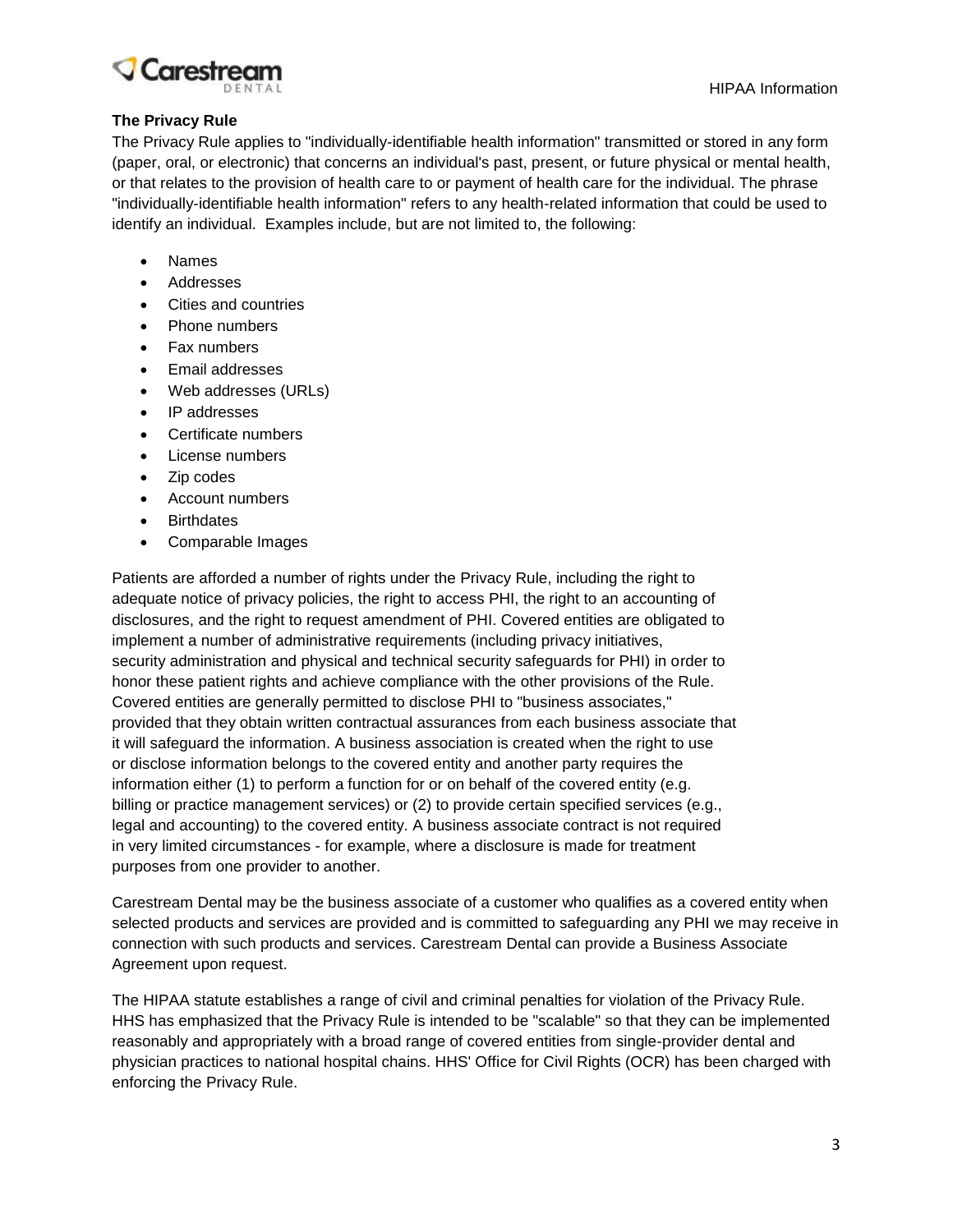HIPAA Information

## **Carestrea**

## **The Transaction Standards**

The HIPAA Administrative Simplification provisions also include government-mandated Transaction Standards for electronic data Interchange (EDI). The electronic transactions covered by those Standards include the following:

- Healthcare claims or equivalent encounter information;
- Eligibility for a health plan;
- Referral certification and authorization;
- Healthcare claim status:
- Enrollment and dis-enrollment in a health plan;
- Healthcare payment and remittance advice;
- First report of injury;
- Health plan premium payments; and
- Coordination of benefits.

The rules with respect to the HIPAA Transaction Standards define a distinctive role for healthcare "clearinghouses," allowing them to provide services to translate non-compliant data into standard electronic formats (ANSI X12). The Carestream Dental Electronic Services clearinghouse, which directly handles transactions for a large percentage of our dental clients, has purchased and integrated translation software into its clearinghouse operations to convert non-compliant transactions into compliant transactions as provided under HIPAA regulations. This clearinghouse service is particularly important to our existing practice management dental clients, since it provides a mechanism for them to meet the HIPAA Transaction Standards without a substantial investment in software or hardware upgrades.

The Carestream Dental Electronic Services clearinghouse has been certified by an independent testing facility (Claredi) as HIPAA compliant for claim transactions. See details by clicking on the icon on the right.

This means that our customers using Carestream Dental Electronic Services as instructed can send electronic transactions covered by the HIPAA Transaction Standards and be considered compliant under the Standards.

The American Dental Association (ADA) is one of the Designated Standards Maintenance Organizations (DSMO) for HIPAA. DSMOs are organizations identified to maintain the standards for healthcare transactions adopted by the Secretary of HHS, and to receive and process requests for adopting a new standard or modifying an adopted standard. The ADA is responsible for maintaining the CDT-4 and future code sets (Dental Procedure Codes), and makes recommendations for changes to the Transaction Standards to accommodate specific dental requirements. The ADA web site also provides assistance to dental practices in understanding HIPAA requirements.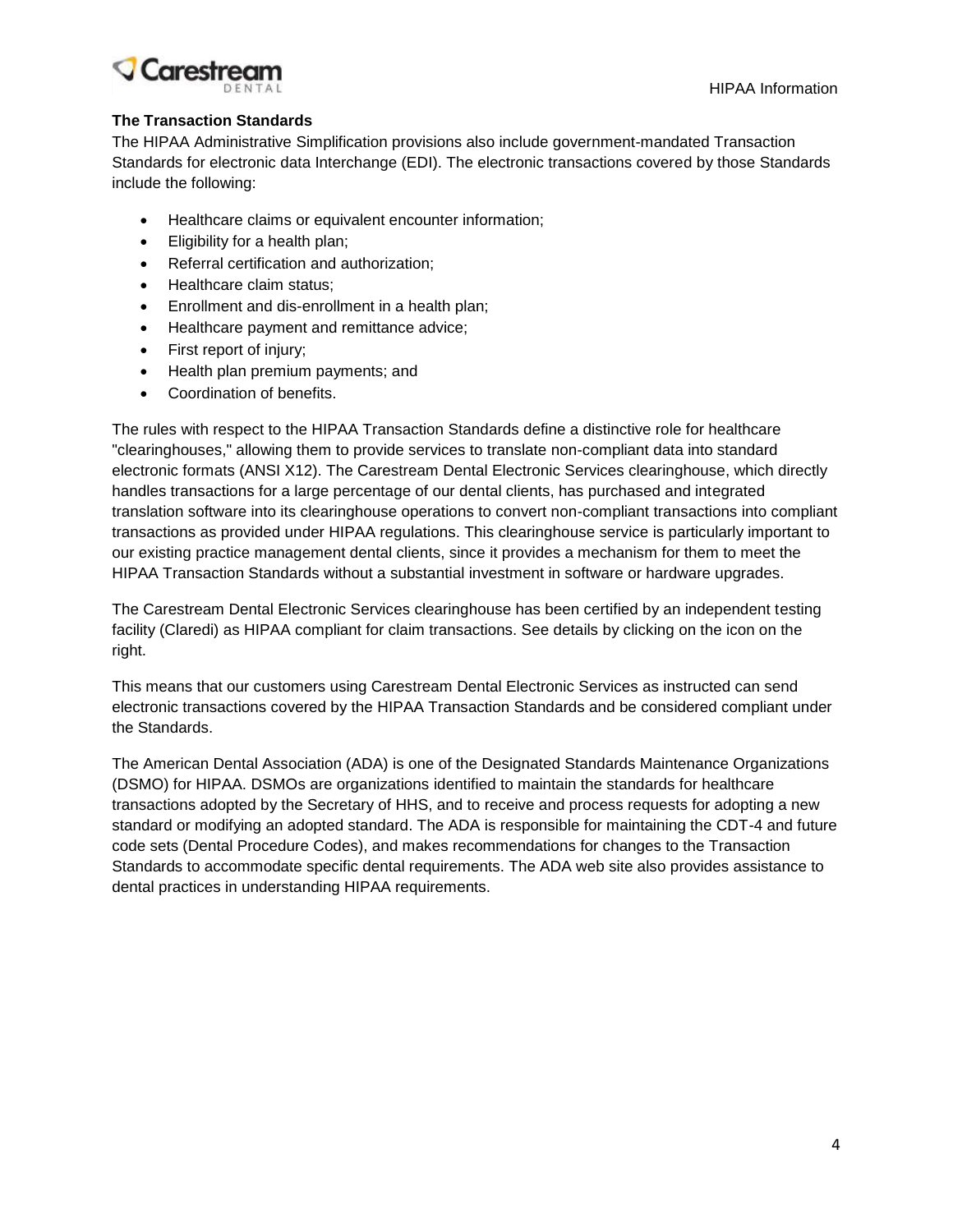

## **The Security Rule**

The Security Rule includes provisions for Security Administration, Physical Security and Technical Security Services and Mechanisms designed to protect the confidentiality, integrity and availability of electronic protected health information (E-PHI). The Rule is composed of a set of required security standards that must be met, and another set of addressable standards. Addressable standards must either be strictly enforced, or an analysis of alternative enforcement provision mechanisms must be available to substantiate implementation by other means.

In all cases, our customers must begin by performing a security assessment of their entire enterprise in order to uncover risks that may threaten the E-PHI they processes, and the vulnerabilities to these threats within their information technology systems. Thereafter, specific controls required to comply with the Security Rule must be interwoven into their operational and information management systems and into those of their business associates by April 2005.

### **HIPAA 5010 and ICD-10 Information**

Under the Health and Insurance Portability and Accountability Act (HIPAA) of 1996, health care providers are required to use standard formats for all claims-related transactions. The Patient Protection and Affordable Care Act's Administrative Simplification provision requires health care providers, clearinghouses, and insurers to adapt to new standards to ensure consistency across the board for electronic claims, eligibly, remittance, and status. These initiatives are covered under HIPAA 5000 and ICD-10.

At Carestream Dental, we're committed to keeping up with the latest changes to HIPAA regulations and upgrading our products to assist our customers with the compliance process. We operate a fully accredited healthcare clearinghouse and, as such, must maintain higher standards and demonstrate compliance at all levels of operations, including standard transaction formats, security, and privacy.

We worked with our downstream partners more than a year ago to test the HIPAA 5010 changes. In fact, we fully converted our outbound data transfers to the 5010 version before the end of 2012 for all of the connections that had the capability to receive it.

### *What are the changes under HIPAA 5010 and ICD-10?*

HIPAA 5010 is the updated version of 4010. Requiring more than 800 changes, HIPAA 5010 primarily changes the way healthcare providers format electronic claim submissions to payors and also introduces the code set for the International Classification of Diseases, 10th Edition (ICD-10). Oral health care providers will use these new codes—developed by the World Health Organization (WHO)—for diagnoses and patient treatment. Along with using the updated codes, providers will also be required to enter additional information that was not required in previous versions.

#### *When will the HIPAA 5010 CDT 2014 Codes be available?*

Carestream Dental's HIPAA 5010 format is being handled by the Carestream Dental accredited healthcare clearinghouse in Baltimore. To ensure that our customers are prepared, the CDT 2014 codes will be available in the fall of 2013.

#### *When is the ICD-10 implementation date?*

Due to concerns regarding testing, the dental industry's implementation date for ICD-10 was moved from October 1, 2013 to October 1, 2014. Carestream Dental is working with our clearinghouse to have the ICD-10 code set changes ready before this October 2013 deadline.